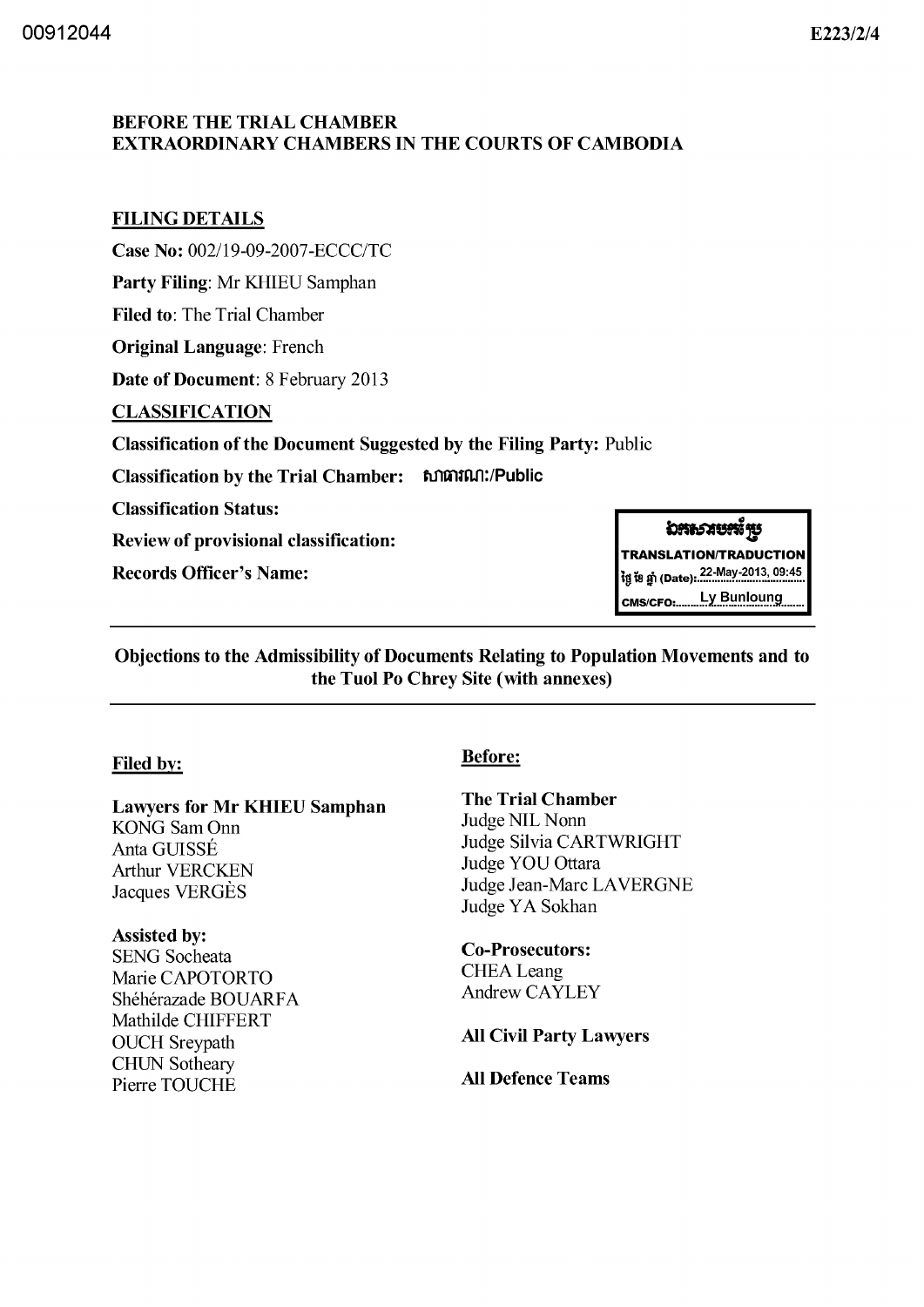#### **MAY IT PLEASE THE TRIAL CHAMBER**

- 1. According to ECCC Internal Rule 87(3) , the Trial Chamber may reject a request for evidence where it finds that it is "a) irrelevant or repetitious; b) impossible to obtain within a reasonable time; c) unsuitable to prove the facts it purports to prove; d) not allowed under the law; or e) intended to prolong proceedings or [ ... J frivolous."
- 2. This provision limits the ambit of Rule  $87(1)$  according to which "[u]nless provided otherwise in these IRs, all evidence is admissible." Accordingly, in addition to meeting the reliability and authenticity criteria, for evidence to be admissible, it must be relevant, non-repetitious, obtainable within a reasonable time, suitable to prove the facts it purports to prove, allowed under the law and not intended to prolong the proceedings or frivolous. Mr KHIEU Samphan is raising his objections based on those criteria.
- 3. The present submission concerns only those documents which were tendered during the hearings held on 21 and 22 January, which Mr KHIEU Samphan was unable to attend due to **ill** health. In its Memorandum regarding the scheduling of hearings, the Chamber pointed out that the parties were to be afforded the opportunity to discuss the 48 documents identified by the Co-Prosecutors as not having been subjected to examination by all parties (E223/2/l.1), as well as the 94 documents which the Co-Prosecutors wish to present in respect of the Tuol Po Chrey site and population movements Phases 1 and 2 (as identified in Co-Prosecutors' Annexes E223/2/1.2, E223/2/1.3 and E223/2/1.4). <sup>1</sup> For the sake of clarity, Mr KHIEU Samphan has attached hereto the said annexes, which are presented in table form with an additional box containing his observations.
- 4. During the hearing, Mr IENG Sary's Defence team identified 56 additional documents which were not discussed and provided the parties with a list thereof. The Co-Prosecutors contend that most of the documents have already been subjected to examination by the parties. Mr KHIEU Samphan will not attach a table of these 56 documents, but he will indicate the documents to which he will raise objections in the second part of this introductory document.
- 5. Mr KHIEU Samphan also points to the fact that contrary to the Co-Prosecutors' assertion,

OBJECTIONS TO THE ADMISSIBILITY OF DOCUMENTS RELATING TO POPULATION MOVEMENTS AND TO THE TUOL PO CHREY SITE

 $1$  E223/3, Memorandum Revised Schedule for Forthcoming Document Hearings (commencing Monday 21 January 20l3), para. 3. Original FRENCH: 00884338-00884341 2 of 4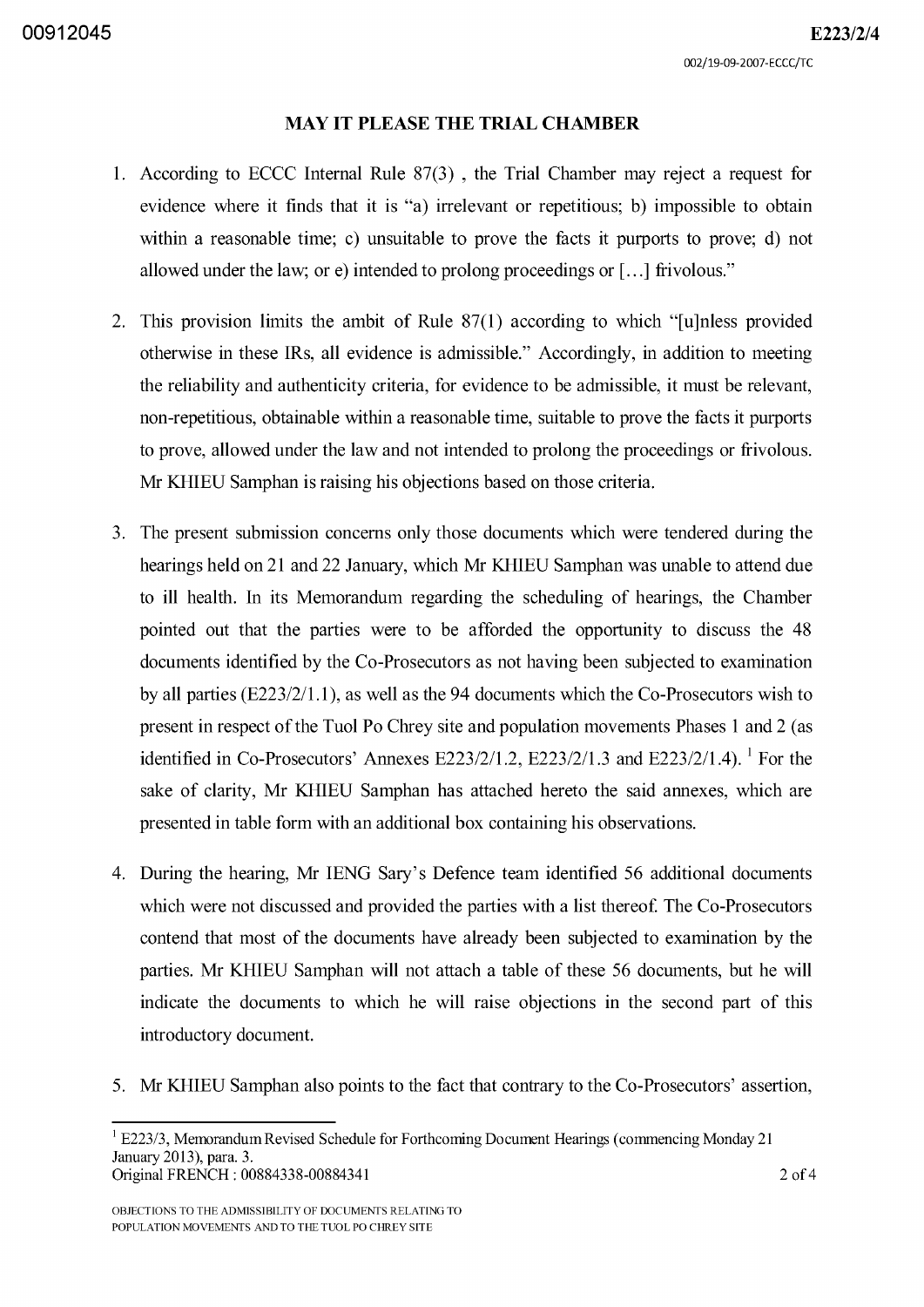not all the new documents they are seeking to put before the Chamber were subjected to examination. As such, some 500 documents are yet to be subjected to examination  $(E190.1$  and  $E190/2.1$ ), and the Defence is again<sup>2</sup> requesting the leave of the Chamber to make oral or written submissions regarding the remaining documents.

6. These objections are aimed at saving the Chamber the trouble of examining irrelevant documents during its deliberations. These objections only relate to admissibility and not to probative value.

#### I. Objections per document categories

7. The Defence adverts to all the arguments contained in the objections to admissibility, which it filed in November 2011,<sup>3</sup> concerning confessions<sup>4</sup>, books and documentary films.<sup>5</sup> It also objects to rogatory letter completion reports containing witness statements taken by investigators of the Office of the Co-Investigating Judges. The tables annexed hereto do not simply rehearse earlier submissions, but provide details about each document indicating why the Chamber should find it inadmissible.

#### II. 56 documents identified by Mr IENG Sary's Defence team

- 8. Adding to his oral submissions on the issue, Mr KHIEU Samphan objects to the admission of Document D108/31.28.
- 9. Document *D108/31.28* is a telegram from Met to Duch. It is available in English only. The Co-Prosecutors have not traced the original. The translator of the document is not known, but it emanates from the Documentation Center of Cambodia (DC-Cam). In response to the documents presented by the Co-Prosecutors in respect of Mr KHIEU Samphan's role, the Defence established during the hearing of 5 February 2013 that DC-Cam translations are unreliable. The Co-Prosecutors imputed a speech to Mr KHIEU Samphan in reliance upon an English translation of the document by DC-Cam. This translation refers to a speech delivered by the *"Presidium"* whereas the Khmer version refers to the *"president of the delegates"* (E3/165). The Defence was able to crosscheck

<sup>4</sup>*Ibidem,* paras. 18-21.

OBJECTIONS TO THE ADMISSIBILITY OF DOCUMENTS RELATING TO POPULATION MOVEMENTS AND TO THE TUOL PO CHREY SITE

<sup>&</sup>lt;sup>2</sup> Transcript of Hearing of 13 March 2012, E1/47.1. pp. 4 and 5.

<sup>&</sup>lt;sup>3</sup> Objections to the Admissibility of Other Parties' Document Lists for the First Session of the First Trial (28 November- 16 December 2011), E136/1, 14 November 2011.

*<sup>5</sup> Ibid.,* paras. 24-30 and 35-38.

Original FRENCH: 00884338-00884341 3 of 4